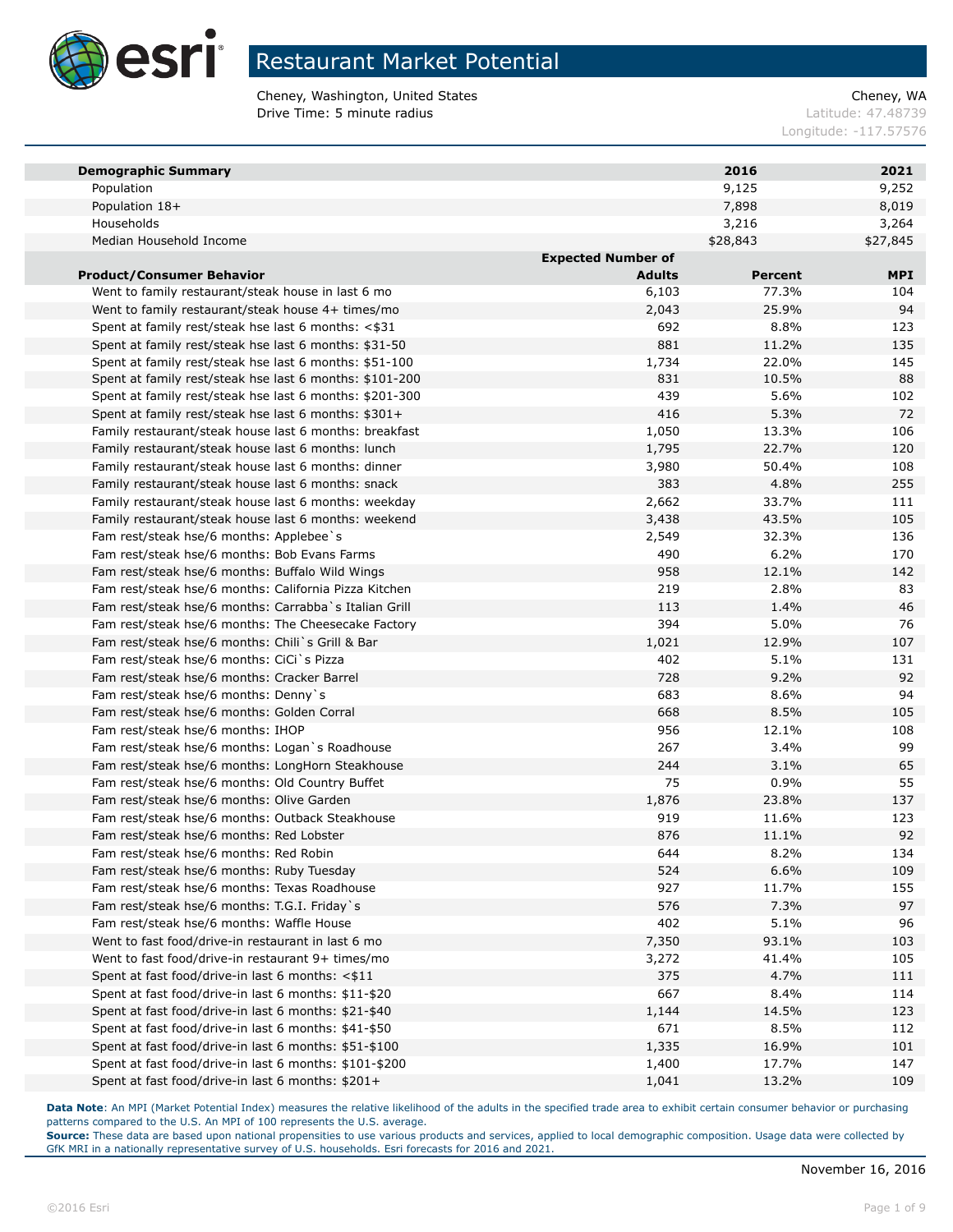

Cheney, Washington, United States Cheney, WA **Drive Time: 5 minute radius Contract Contract Contract Contract Contract Contract Contract Contract Contract Contract Contract Contract Contract Contract Contract Contract Contract Contract Contract Contract Contract Co** 

Longitude: -117.57576

|                                                         | <b>Expected Number of</b> |                |            |
|---------------------------------------------------------|---------------------------|----------------|------------|
| <b>Product/Consumer Behavior</b>                        | <b>Adults</b>             | <b>Percent</b> | <b>MPI</b> |
| Fast food/drive-in last 6 months: eat in                | 3,443                     | 43.6%          | 120        |
| Fast food/drive-in last 6 months: home delivery         | 822                       | 10.4%          | 136        |
| Fast food/drive-in last 6 months: take-out/drive-thru   | 4,078                     | 51.6%          | 111        |
| Fast food/drive-in last 6 months: take-out/walk-in      | 2,115                     | 26.8%          | 138        |
| Fast food/drive-in last 6 months: breakfast             | 2,427                     | 30.7%          | 95         |
| Fast food/drive-in last 6 months: lunch                 | 4,370                     | 55.3%          | 111        |
| Fast food/drive-in last 6 months: dinner                | 4,133                     | 52.3%          | 118        |
| Fast food/drive-in last 6 months: snack                 | 1,314                     | 16.6%          | 138        |
| Fast food/drive-in last 6 months: weekday               | 5,101                     | 64.6%          | 111        |
| Fast food/drive-in last 6 months: weekend               | 4,227                     | 53.5%          | 117        |
| Fast food/drive-in last 6 months: A & W                 | 235                       | 3.0%           | 107        |
| Fast food/drive-in last 6 months: Arby s                | 1,417                     | 17.9%          | 113        |
| Fast food/drive-in last 6 months: Baskin-Robbins        | 117                       | 1.5%           | 45         |
| Fast food/drive-in last 6 months: Boston Market         | 208                       | 2.6%           | 77         |
| Fast food/drive-in last 6 months: Burger King           | 2,557                     | 32.4%          | 107        |
| Fast food/drive-in last 6 months: Captain D's           | 87                        | 1.1%           | 32         |
| Fast food/drive-in last 6 months: Carl`s Jr.            | 526                       | 6.7%           | 120        |
| Fast food/drive-in last 6 months: Checkers              | 348                       | 4.4%           | 154        |
| Fast food/drive-in last 6 months: Chick-fil-A           | 2,212                     | 28.0%          | 157        |
| Fast food/drive-in last 6 months: Chipotle Mex. Grill   | 1,011                     | 12.8%          | 123        |
| Fast food/drive-in last 6 months: Chuck E. Cheese's     | 149                       | 1.9%           | 56         |
| Fast food/drive-in last 6 months: Church `s Fr. Chicken | 110                       | 1.4%           | 42         |
|                                                         | 484                       | 6.1%           | 202        |
| Fast food/drive-in last 6 months: Cold Stone Creamery   |                           |                |            |
| Fast food/drive-in last 6 months: Dairy Queen           | 1,439                     | 18.2%          | 129        |
| Fast food/drive-in last 6 months: Del Taco              | 321                       | 4.1%           | 113        |
| Fast food/drive-in last 6 months: Domino's Pizza        | 1,454                     | 18.4%          | 155        |
| Fast food/drive-in last 6 months: Dunkin `Donuts        | 659                       | 8.3%           | 70         |
| Fast food/drive-in last 6 months: Hardee's              | 351                       | 4.4%           | 77         |
| Fast food/drive-in last 6 months: Jack in the Box       | 527                       | 6.7%           | 81         |
| Fast food/drive-in last 6 months: KFC                   | 1,276                     | 16.2%          | 76         |
| Fast food/drive-in last 6 months: Krispy Kreme          | 550                       | 7.0%           | 151        |
| Fast food/drive-in last 6 months: Little Caesars        | 1,741                     | 22.0%          | 195        |
| Fast food/drive-in last 6 months: Long John Silver's    | 399                       | 5.1%           | 99         |
| Fast food/drive-in last 6 months: McDonald`s            | 4,744                     | 60.1%          | 109        |
| Went to Panda Express in last 6 months                  | 762                       | 9.6%           | 126        |
| Fast food/drive-in last 6 months: Panera Bread          | 1,157                     | 14.6%          | 129        |
| Fast food/drive-in last 6 months: Papa John's           | 989                       | 12.5%          | 140        |
| Fast food/drive-in last 6 months: Papa Murphy's         | 510                       | 6.5%           | 152        |
| Fast food/drive-in last 6 months: Pizza Hut             | 2,019                     | 25.6%          | 128        |
| Fast food/drive-in last 6 months: Popeyes Chicken       | 386                       | 4.9%           | 63         |
| Fast food/drive-in last 6 months: Quiznos               | 116                       | 1.5%           | 46         |
| Fast food/drive-in last 6 months: Sonic Drive-In        | 894                       | 11.3%          | 110        |
| Fast food/drive-in last 6 months: Starbucks             | 1,606                     | 20.3%          | 138        |
| Fast food/drive-in last 6 months: Steak `n Shake        | 383                       | 4.8%           | 96         |
| Fast food/drive-in last 6 months: Subway                | 2,988                     | 37.8%          | 117        |
| Fast food/drive-in last 6 months: Taco Bell             | 3,255                     | 41.2%          | 133        |
| Fast food/drive-in last 6 months: Wendy's               | 2,768                     | 35.0%          | 126        |
| Fast food/drive-in last 6 months: Whataburger           | 315                       | 4.0%           | 95         |
| Fast food/drive-in last 6 months: White Castle          | 127                       | 1.6%           | 56         |

Data Note: An MPI (Market Potential Index) measures the relative likelihood of the adults in the specified trade area to exhibit certain consumer behavior or purchasing patterns compared to the U.S. An MPI of 100 represents the U.S. average.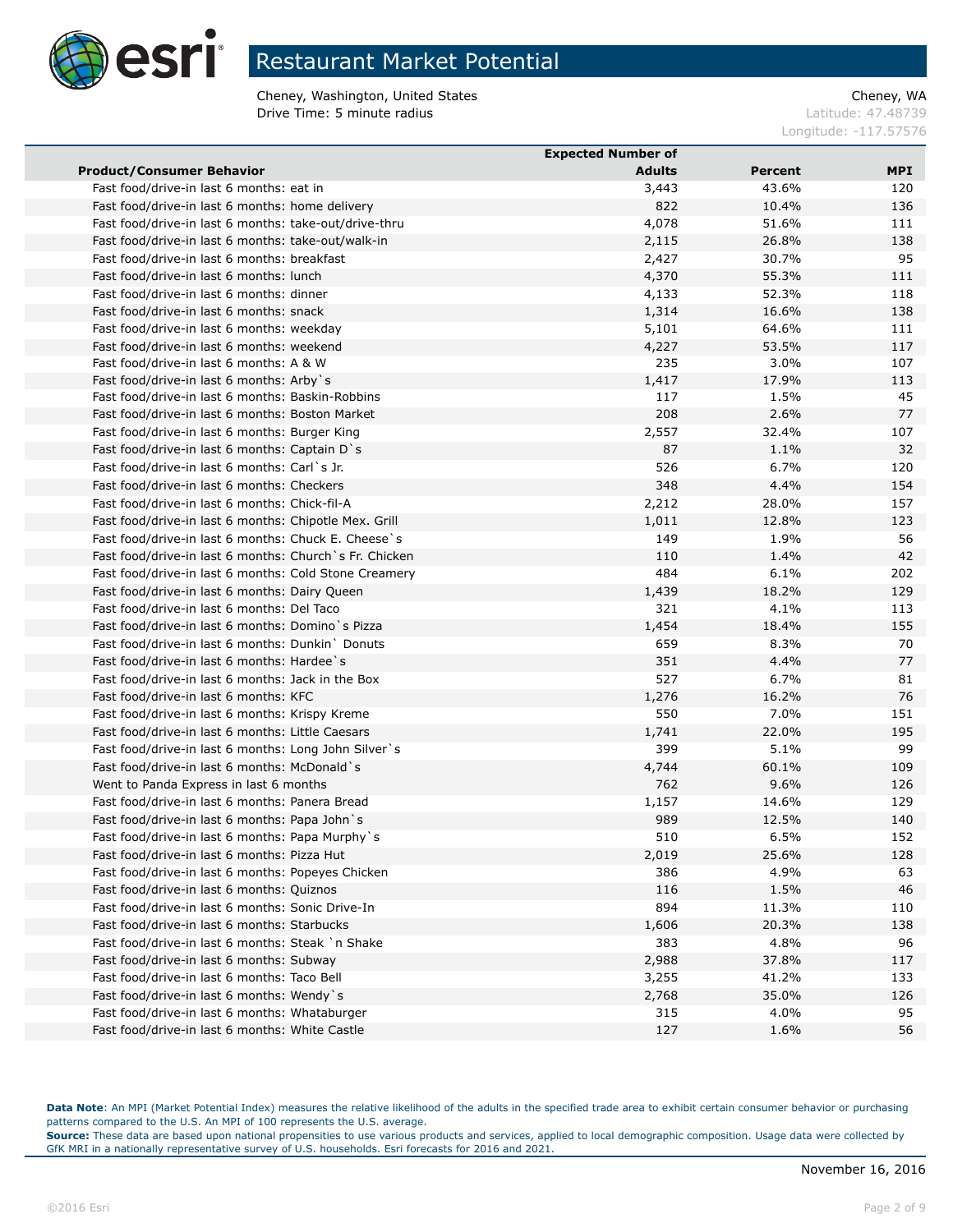

Cheney, Washington, United States Cheney, WA **Drive Time: 5 minute radius Contract Contract Contract Contract Contract Contract Contract Contract Contract Contract Contract Contract Contract Contract Contract Contract Contract Contract Contract Contract Contract Co** 

Longitude: -117.57576

| Went to fine dining restaurant last month               | 755 | $9.6\%$ | 85  |
|---------------------------------------------------------|-----|---------|-----|
| Went to fine dining restaurant 3+ times last month      | 153 | 1.9%    | 62  |
| Spent at fine dining rest in last 6 months: <\$51       | 206 | $2.6\%$ | 128 |
| Spent at fine dining rest in last 6 months: \$51-\$100  | 308 | 3.9%    | 105 |
| Spent at fine dining rest in last 6 months: \$101-\$200 | 147 | 1.9%    | 50  |
| Spent at fine dining rest in last 6 months: \$201+      | 144 | 1.8%    | 46  |
|                                                         |     |         |     |

Data Note: An MPI (Market Potential Index) measures the relative likelihood of the adults in the specified trade area to exhibit certain consumer behavior or purchasing patterns compared to the U.S. An MPI of 100 represents the U.S. average.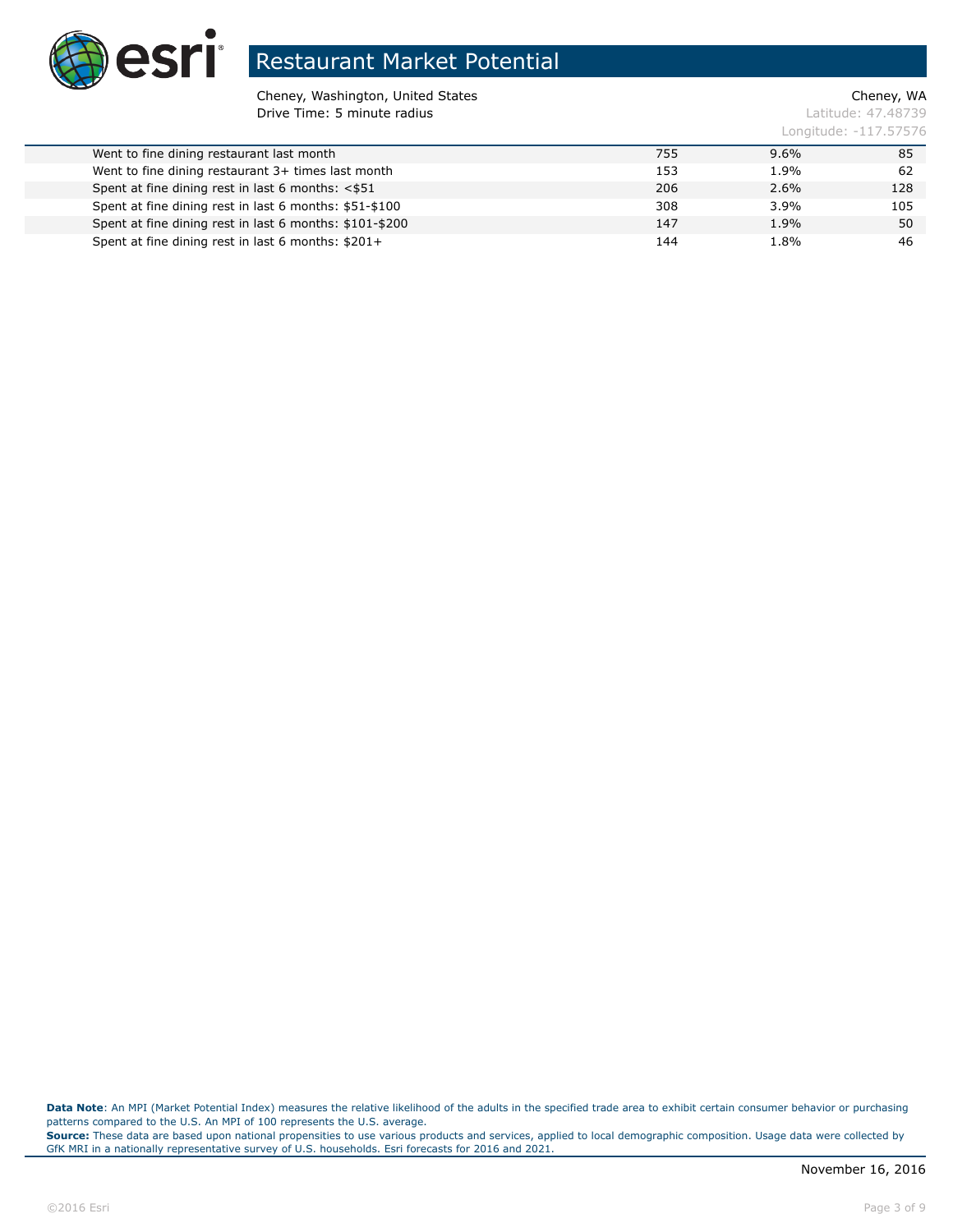

Cheney, Washington, United States Cheney, WA **Drive Time: 10 minute radius Latitude: 47.48739** 

Longitude: -117.57576

| <b>Demographic Summary</b>                              |                           | 2016     | 2021       |
|---------------------------------------------------------|---------------------------|----------|------------|
| Population                                              |                           | 10,787   | 10,973     |
| Population 18+                                          |                           | 9,217    | 9,382      |
| Households                                              |                           | 3,869    | 3,941      |
| Median Household Income                                 |                           | \$31,098 | \$30,274   |
|                                                         | <b>Expected Number of</b> |          |            |
| <b>Product/Consumer Behavior</b>                        | <b>Adults</b>             | Percent  | <b>MPI</b> |
| Went to family restaurant/steak house in last 6 mo      | 7,155                     | 77.6%    | 104        |
| Went to family restaurant/steak house 4+ times/mo       | 2,400                     | 26.0%    | 95         |
| Spent at family rest/steak hse last 6 months: <\$31     | 791                       | 8.6%     | 121        |
| Spent at family rest/steak hse last 6 months: \$31-50   | 1,032                     | 11.2%    | 136        |
| Spent at family rest/steak hse last 6 months: \$51-100  | 2,003                     | 21.7%    | 144        |
| Spent at family rest/steak hse last 6 months: \$101-200 | 987                       | 10.7%    | 90         |
| Spent at family rest/steak hse last 6 months: \$201-300 | 515                       | 5.6%     | 103        |
| Spent at family rest/steak hse last 6 months: \$301+    | 509                       | 5.5%     | 75         |
| Family restaurant/steak house last 6 months: breakfast  | 1,225                     | 13.3%    | 106        |
| Family restaurant/steak house last 6 months: lunch      | 2,086                     | 22.6%    | 120        |
| Family restaurant/steak house last 6 months: dinner     | 4,658                     | 50.5%    | 109        |
| Family restaurant/steak house last 6 months: snack      | 432                       | 4.7%     | 246        |
| Family restaurant/steak house last 6 months: weekday    | 3,136                     | 34.0%    | 112        |
| Family restaurant/steak house last 6 months: weekend    | 4,026                     | 43.7%    | 106        |
| Fam rest/steak hse/6 months: Applebee's                 | 2,972                     | 32.2%    | 136        |
| Fam rest/steak hse/6 months: Bob Evans Farms            | 564                       | 6.1%     | 167        |
| Fam rest/steak hse/6 months: Buffalo Wild Wings         | 1,105                     | 12.0%    | 140        |
| Fam rest/steak hse/6 months: California Pizza Kitchen   | 251                       | 2.7%     | 81         |
| Fam rest/steak hse/6 months: Carrabba`s Italian Grill   | 142                       | 1.5%     | 50         |
| Fam rest/steak hse/6 months: The Cheesecake Factory     | 460                       | 5.0%     | 76         |
| Fam rest/steak hse/6 months: Chili`s Grill & Bar        | 1,212                     | 13.1%    | 109        |
| Fam rest/steak hse/6 months: CiCi`s Pizza               | 466                       | 5.1%     | 130        |
| Fam rest/steak hse/6 months: Cracker Barrel             | 898                       | 9.7%     | 97         |
| Fam rest/steak hse/6 months: Denny's                    | 795                       | 8.6%     | 93         |
| Fam rest/steak hse/6 months: Golden Corral              | 803                       | 8.7%     | 108        |
| Fam rest/steak hse/6 months: IHOP                       | 1,113                     | 12.1%    | 108        |
| Fam rest/steak hse/6 months: Logan's Roadhouse          | 324                       | 3.5%     | 103        |
| Fam rest/steak hse/6 months: LongHorn Steakhouse        | 297                       | 3.2%     | 68         |
| Fam rest/steak hse/6 months: Old Country Buffet         | 93                        | 1.0%     | 58         |
| Fam rest/steak hse/6 months: Olive Garden               | 2,179                     | 23.6%    | 136        |
| Fam rest/steak hse/6 months: Outback Steakhouse         | 1,074                     | 11.7%    | 123        |
| Fam rest/steak hse/6 months: Red Lobster                | 1,046                     | 11.3%    | 94         |
| Fam rest/steak hse/6 months: Red Robin                  | 743                       | 8.1%     | 132        |
| Fam rest/steak hse/6 months: Ruby Tuesday               | 609                       | 6.6%     | 109        |
| Fam rest/steak hse/6 months: Texas Roadhouse            | 1,090                     | 11.8%    | 156        |
| Fam rest/steak hse/6 months: T.G.I. Friday`s            | 672                       | 7.3%     | 97         |
| Fam rest/steak hse/6 months: Waffle House               | 481                       | 5.2%     | 99         |
| Went to fast food/drive-in restaurant in last 6 mo      | 8,577                     | 93.1%    | 103        |
| Went to fast food/drive-in restaurant 9+ times/mo       | 3,839                     | 41.7%    | 106        |
| Spent at fast food/drive-in last 6 months: <\$11        | 433                       | 4.7%     | 110        |
| Spent at fast food/drive-in last 6 months: \$11-\$20    | 768                       | 8.3%     | 113        |
| Spent at fast food/drive-in last 6 months: \$21-\$40    | 1,321                     | 14.3%    | 121        |
| Spent at fast food/drive-in last 6 months: \$41-\$50    | 783                       | 8.5%     | 112        |
| Spent at fast food/drive-in last 6 months: \$51-\$100   | 1,527                     | 16.6%    | 99         |
| Spent at fast food/drive-in last 6 months: \$101-\$200  | 1,621                     | 17.6%    | 146        |
| Spent at fast food/drive-in last 6 months: \$201+       | 1,232                     | 13.4%    | 110        |

**Data Note**: An MPI (Market Potential Index) measures the relative likelihood of the adults in the specified trade area to exhibit certain consumer behavior or purchasing patterns compared to the U.S. An MPI of 100 represents the U.S. average.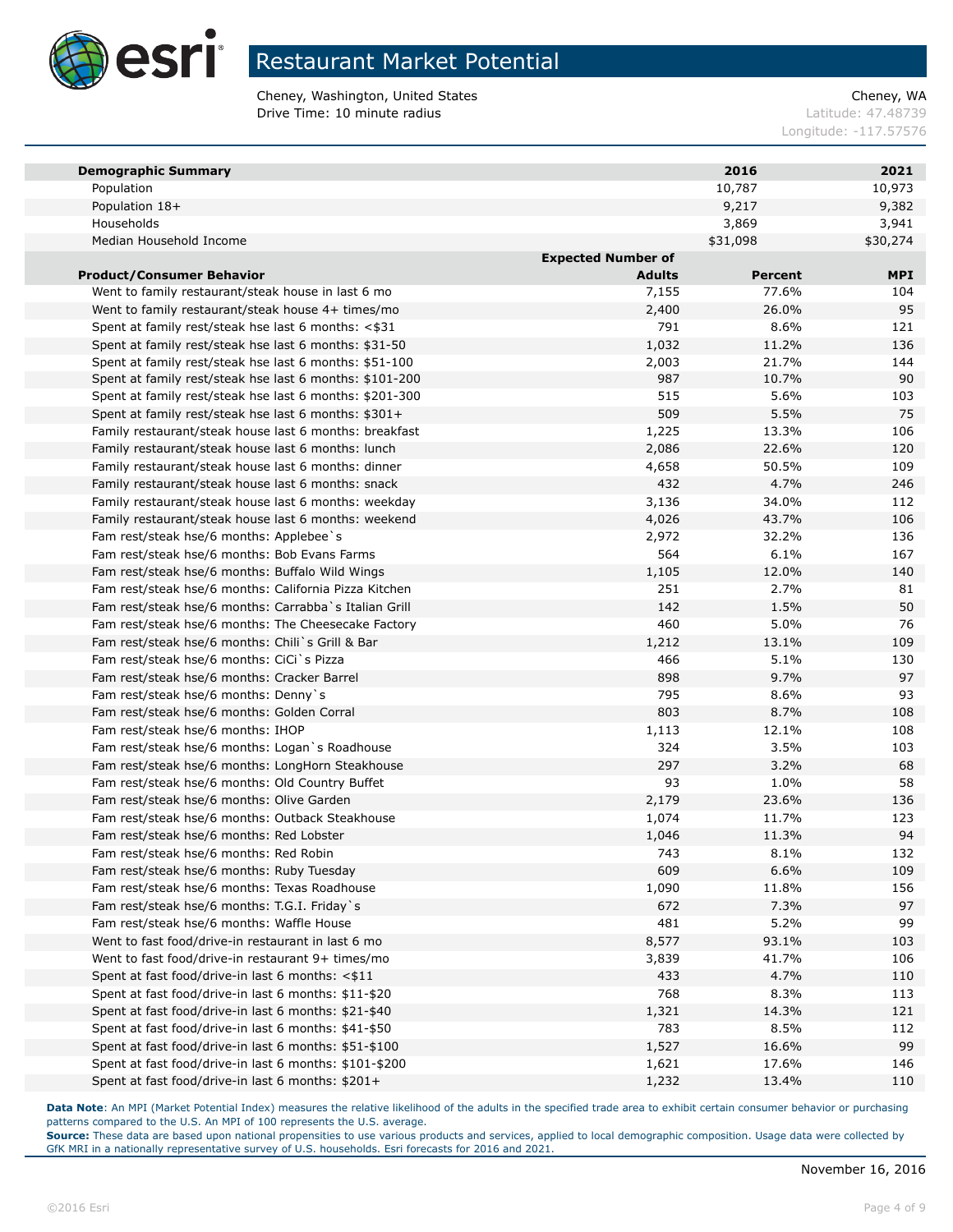

Cheney, Washington, United States Cheney, WA **Drive Time: 10 minute radius Latitude: 47.48739** 

Longitude: -117.57576

|                                                         | <b>Expected Number of</b> |                |     |
|---------------------------------------------------------|---------------------------|----------------|-----|
| <b>Product/Consumer Behavior</b>                        | <b>Adults</b>             | <b>Percent</b> | MPI |
| Fast food/drive-in last 6 months: eat in                | 4,001                     | 43.4%          | 119 |
| Fast food/drive-in last 6 months: home delivery         | 955                       | 10.4%          | 135 |
| Fast food/drive-in last 6 months: take-out/drive-thru   | 4,789                     | 52.0%          | 112 |
| Fast food/drive-in last 6 months: take-out/walk-in      | 2,450                     | 26.6%          | 137 |
| Fast food/drive-in last 6 months: breakfast             | 2,853                     | 31.0%          | 95  |
| Fast food/drive-in last 6 months: lunch                 | 5,126                     | 55.6%          | 111 |
| Fast food/drive-in last 6 months: dinner                | 4,816                     | 52.3%          | 118 |
| Fast food/drive-in last 6 months: snack                 | 1,516                     | 16.4%          | 136 |
| Fast food/drive-in last 6 months: weekday               | 5,964                     | 64.7%          | 111 |
| Fast food/drive-in last 6 months: weekend               | 4,947                     | 53.7%          | 118 |
| Fast food/drive-in last 6 months: A & W                 | 275                       | 3.0%           | 107 |
| Fast food/drive-in last 6 months: Arby s                | 1,684                     | 18.3%          | 115 |
| Fast food/drive-in last 6 months: Baskin-Robbins        | 138                       | 1.5%           | 45  |
| Fast food/drive-in last 6 months: Boston Market         | 238                       | 2.6%           | 76  |
| Fast food/drive-in last 6 months: Burger King           | 2,995                     | 32.5%          | 107 |
| Fast food/drive-in last 6 months: Captain D's           | 127                       | 1.4%           | 40  |
| Fast food/drive-in last 6 months: Carl`s Jr.            | 598                       | 6.5%           | 117 |
| Fast food/drive-in last 6 months: Checkers              | 401                       | 4.4%           | 152 |
| Fast food/drive-in last 6 months: Chick-fil-A           | 2,568                     | 27.9%          | 156 |
| Fast food/drive-in last 6 months: Chipotle Mex. Grill   | 1,160                     | 12.6%          | 121 |
| Fast food/drive-in last 6 months: Chuck E. Cheese's     | 181                       | 2.0%           | 59  |
| Fast food/drive-in last 6 months: Church `s Fr. Chicken | 133                       | 1.4%           | 44  |
| Fast food/drive-in last 6 months: Cold Stone Creamery   | 546                       | 5.9%           | 195 |
| Fast food/drive-in last 6 months: Dairy Queen           | 1,678                     | 18.2%          | 129 |
| Fast food/drive-in last 6 months: Del Taco              | 364                       | 3.9%           | 109 |
| Fast food/drive-in last 6 months: Domino's Pizza        | 1,663                     | 18.0%          | 152 |
| Fast food/drive-in last 6 months: Dunkin Donuts         | 767                       | 8.3%           | 70  |
| Fast food/drive-in last 6 months: Hardee`s              | 435                       | 4.7%           | 82  |
| Fast food/drive-in last 6 months: Jack in the Box       | 616                       | 6.7%           | 81  |
| Fast food/drive-in last 6 months: KFC                   | 1,533                     | 16.6%          | 78  |
| Fast food/drive-in last 6 months: Krispy Kreme          | 641                       | 7.0%           | 150 |
| Fast food/drive-in last 6 months: Little Caesars        | 1,988                     | 21.6%          | 190 |
| Fast food/drive-in last 6 months: Long John Silver's    | 478                       | 5.2%           | 102 |
| Fast food/drive-in last 6 months: McDonald `s           | 5,521                     | 59.9%          | 109 |
| Went to Panda Express in last 6 months                  | 867                       | 9.4%           | 123 |
| Fast food/drive-in last 6 months: Panera Bread          | 1,312                     | 14.2%          | 125 |
| Fast food/drive-in last 6 months: Papa John's           | 1,156                     | 12.5%          | 140 |
| Fast food/drive-in last 6 months: Papa Murphy's         | 599                       | 6.5%           | 153 |
| Fast food/drive-in last 6 months: Pizza Hut             | 2,341                     | 25.4%          | 127 |
| Fast food/drive-in last 6 months: Popeyes Chicken       | 464                       | 5.0%           | 65  |
| Fast food/drive-in last 6 months: Quiznos               | 142                       | 1.5%           | 48  |
| Fast food/drive-in last 6 months: Sonic Drive-In        | 1,061                     | 11.5%          | 111 |
| Fast food/drive-in last 6 months: Starbucks             | 1,826                     | 19.8%          | 135 |
| Fast food/drive-in last 6 months: Steak `n Shake        | 455                       | 4.9%           | 98  |
| Fast food/drive-in last 6 months: Subway                | 3,511                     | 38.1%          | 117 |
| Fast food/drive-in last 6 months: Taco Bell             | 3,786                     | 41.1%          | 133 |
| Fast food/drive-in last 6 months: Wendy's               | 3,217                     | 34.9%          | 126 |
| Fast food/drive-in last 6 months: Whataburger           | 377                       | 4.1%           | 97  |
| Fast food/drive-in last 6 months: White Castle          | 149                       | 1.6%           | 56  |
|                                                         |                           |                |     |

Data Note: An MPI (Market Potential Index) measures the relative likelihood of the adults in the specified trade area to exhibit certain consumer behavior or purchasing patterns compared to the U.S. An MPI of 100 represents the U.S. average.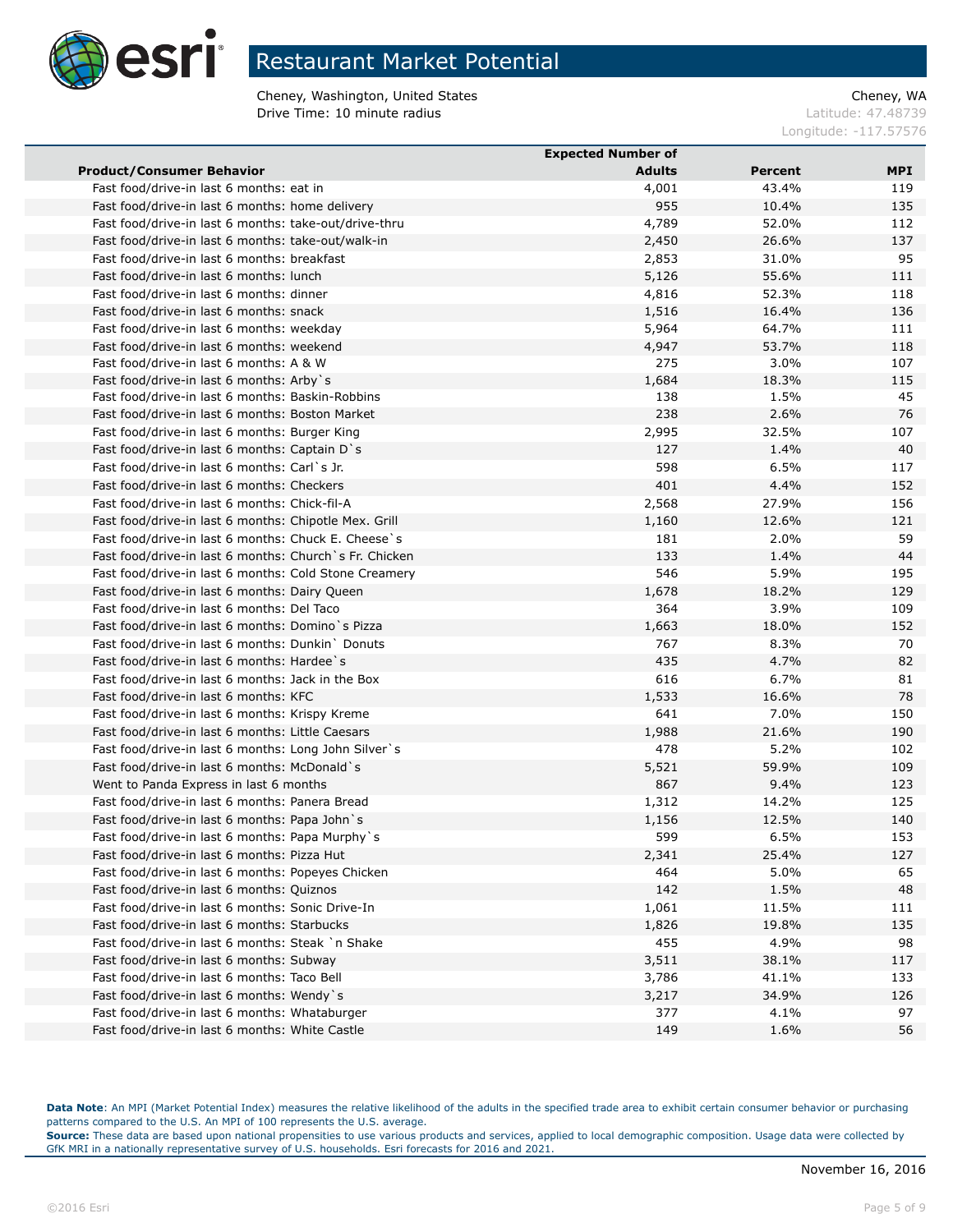

Cheney, Washington, United States Cheney, WA **Drive Time: 10 minute radius Latitude: 47.48739** 

Longitude: -117.57576

| Went to fine dining restaurant last month               | 893 | $9.7\%$ | 86  |
|---------------------------------------------------------|-----|---------|-----|
| Went to fine dining restaurant 3+ times last month      | 180 | 2.0%    | 62  |
| Spent at fine dining rest in last 6 months: <\$51       | 234 | $2.5\%$ | 125 |
| Spent at fine dining rest in last 6 months: \$51-\$100  | 366 | $4.0\%$ | 107 |
| Spent at fine dining rest in last 6 months: \$101-\$200 | 182 | $2.0\%$ | 53  |
| Spent at fine dining rest in last 6 months: \$201+      | 172 | 1.9%    | -47 |
|                                                         |     |         |     |

Data Note: An MPI (Market Potential Index) measures the relative likelihood of the adults in the specified trade area to exhibit certain consumer behavior or purchasing patterns compared to the U.S. An MPI of 100 represents the U.S. average.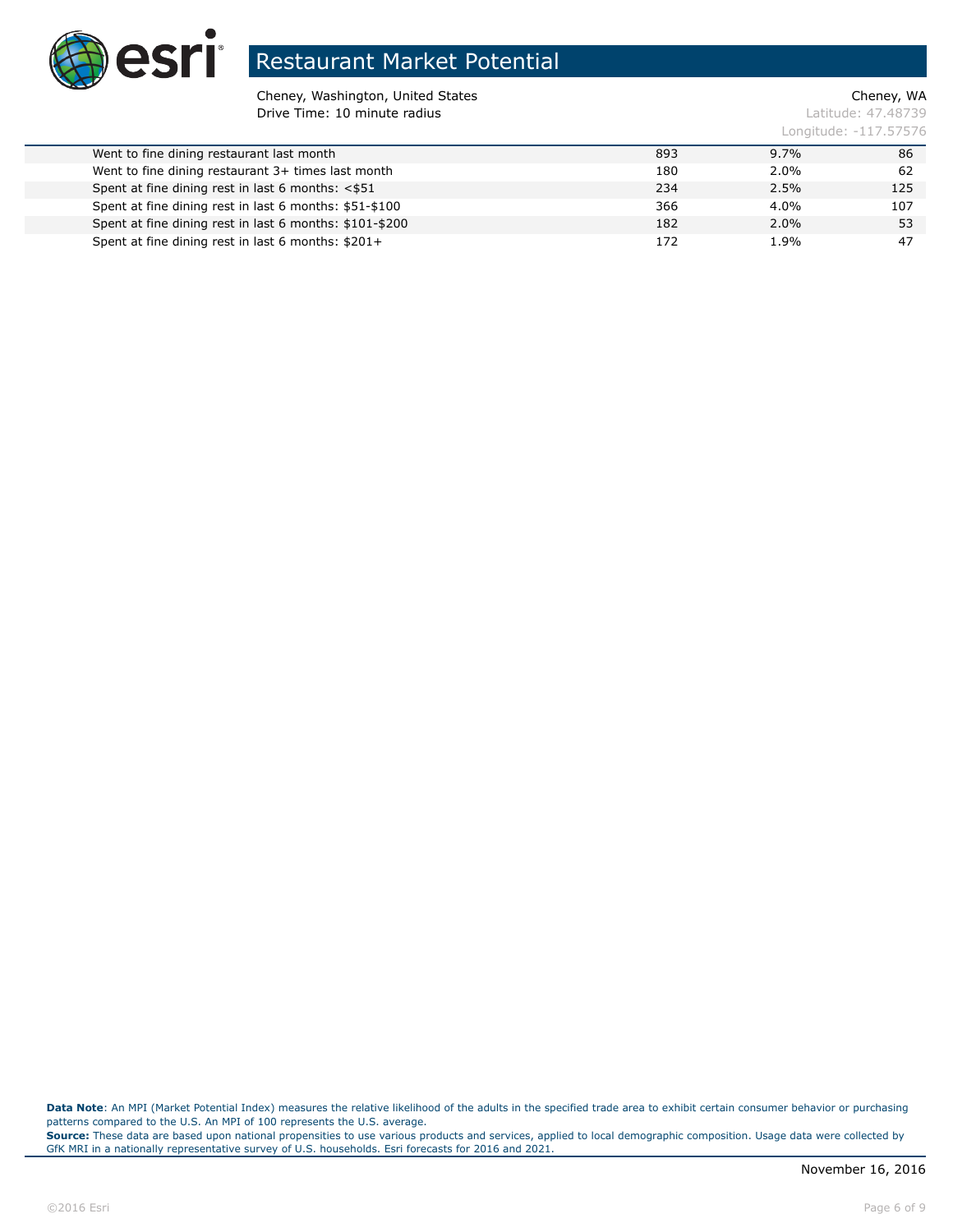

Cheney, Washington, United States Cheney, WA **Drive Time: 15 minute radius Latitude: 47.48739** 

Longitude: -117.57576

| <b>Demographic Summary</b>                              |                           | 2016           | 2021       |
|---------------------------------------------------------|---------------------------|----------------|------------|
| Population                                              |                           | 14,710         | 15,097     |
| Population 18+                                          |                           | 12,234         | 12,545     |
| Households                                              |                           | 5,334          | 5,480      |
| Median Household Income                                 |                           | \$39,043       | \$38,301   |
|                                                         | <b>Expected Number of</b> |                |            |
| <b>Product/Consumer Behavior</b>                        | <b>Adults</b>             | <b>Percent</b> | <b>MPI</b> |
| Went to family restaurant/steak house in last 6 mo      | 9,532                     | 77.9%          | 104        |
| Went to family restaurant/steak house 4+ times/mo       | 3,261                     | 26.7%          | 97         |
| Spent at family rest/steak hse last 6 months: <\$31     | 995                       | 8.1%           | 115        |
| Spent at family rest/steak hse last 6 months: \$31-50   | 1,363                     | 11.1%          | 135        |
| Spent at family rest/steak hse last 6 months: \$51-100  | 2,524                     | 20.6%          | 137        |
| Spent at family rest/steak hse last 6 months: \$101-200 | 1,381                     | 11.3%          | 95         |
| Spent at family rest/steak hse last 6 months: \$201-300 | 681                       | 5.6%           | 103        |
| Spent at family rest/steak hse last 6 months: \$301+    | 775                       | 6.3%           | 86         |
| Family restaurant/steak house last 6 months: breakfast  | 1,621                     | 13.2%          | 106        |
| Family restaurant/steak house last 6 months: lunch      | 2,668                     | 21.8%          | 116        |
| Family restaurant/steak house last 6 months: dinner     | 6,290                     | 51.4%          | 111        |
| Family restaurant/steak house last 6 months: snack      | 487                       | 4.0%           | 209        |
| Family restaurant/steak house last 6 months: weekday    | 4,218                     | 34.5%          | 113        |
| Family restaurant/steak house last 6 months: weekend    | 5,469                     | 44.7%          | 108        |
| Fam rest/steak hse/6 months: Applebee's                 | 3,820                     | 31.2%          | 132        |
| Fam rest/steak hse/6 months: Bob Evans Farms            | 688                       | 5.6%           | 154        |
| Fam rest/steak hse/6 months: Buffalo Wild Wings         | 1,400                     | 11.4%          | 134        |
| Fam rest/steak hse/6 months: California Pizza Kitchen   | 301                       | 2.5%           | 73         |
| Fam rest/steak hse/6 months: Carrabba`s Italian Grill   | 242                       | 2.0%           | 64         |
| Fam rest/steak hse/6 months: The Cheesecake Factory     | 608                       | 5.0%           | 76         |
| Fam rest/steak hse/6 months: Chili`s Grill & Bar        | 1,658                     | 13.6%          | 112        |
| Fam rest/steak hse/6 months: CiCi`s Pizza               | 590                       | 4.8%           | 124        |
| Fam rest/steak hse/6 months: Cracker Barrel             | 1,385                     | 11.3%          | 113        |
| Fam rest/steak hse/6 months: Denny's                    | 1,065                     | 8.7%           | 94         |
| Fam rest/steak hse/6 months: Golden Corral              | 1,149                     | 9.4%           | 116        |
| Fam rest/steak hse/6 months: IHOP                       | 1,438                     | 11.8%          | 105        |
| Fam rest/steak hse/6 months: Logan's Roadhouse          | 478                       | 3.9%           | 114        |
| Fam rest/steak hse/6 months: LongHorn Steakhouse        | 457                       | 3.7%           | 78         |
| Fam rest/steak hse/6 months: Old Country Buffet         | 150                       | 1.2%           | 71         |
| Fam rest/steak hse/6 months: Olive Garden               | 2,779                     | 22.7%          | 131        |
| Fam rest/steak hse/6 months: Outback Steakhouse         | 1,404                     | 11.5%          | 121        |
| Fam rest/steak hse/6 months: Red Lobster                | 1,478                     | 12.1%          | 100        |
| Fam rest/steak hse/6 months: Red Robin                  | 927                       | 7.6%           | 124        |
| Fam rest/steak hse/6 months: Ruby Tuesday               | 790                       | 6.5%           | 106        |
| Fam rest/steak hse/6 months: Texas Roadhouse            | 1,433                     | 11.7%          | 154        |
| Fam rest/steak hse/6 months: T.G.I. Friday`s            | 888                       | 7.3%           | 96         |
| Fam rest/steak hse/6 months: Waffle House               | 684                       | 5.6%           | 106        |
| Went to fast food/drive-in restaurant in last 6 mo      | 11,355                    | 92.8%          | 103        |
| Went to fast food/drive-in restaurant 9+ times/mo       | 5,111                     | 41.8%          | 106        |
| Spent at fast food/drive-in last 6 months: <\$11        | 554                       | 4.5%           | 106        |
| Spent at fast food/drive-in last 6 months: \$11-\$20    | 971                       | 7.9%           | 107        |
| Spent at fast food/drive-in last 6 months: \$21-\$40    | 1,668                     | 13.6%          | 116        |
| Spent at fast food/drive-in last 6 months: \$41-\$50    | 1,052                     | 8.6%           | 114        |
| Spent at fast food/drive-in last 6 months: \$51-\$100   | 2,044                     | 16.7%          | 100        |
| Spent at fast food/drive-in last 6 months: \$101-\$200  | 2,025                     | 16.6%          | 137        |
| Spent at fast food/drive-in last 6 months: \$201+       | 1,687                     | 13.8%          | 114        |

**Data Note**: An MPI (Market Potential Index) measures the relative likelihood of the adults in the specified trade area to exhibit certain consumer behavior or purchasing patterns compared to the U.S. An MPI of 100 represents the U.S. average.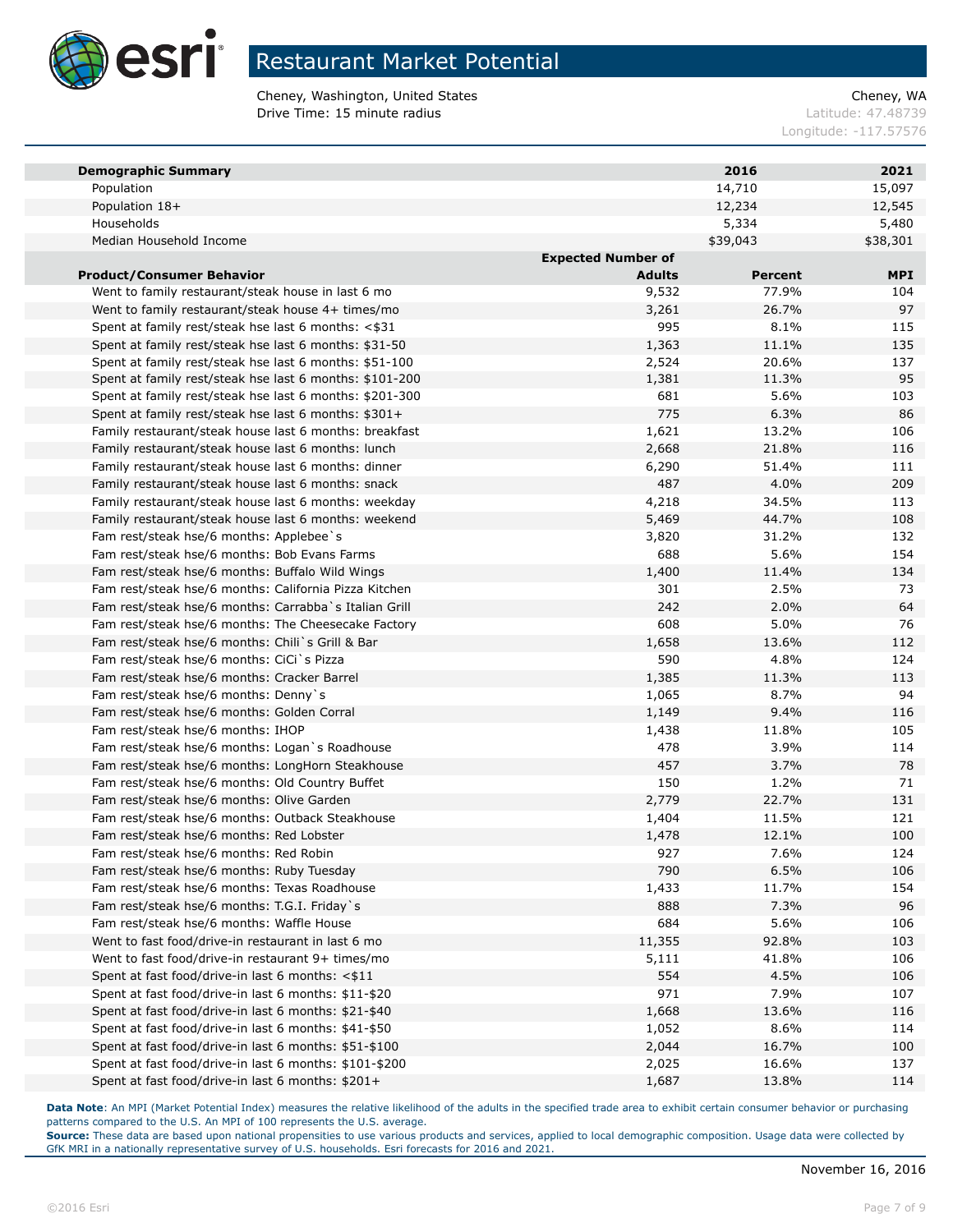

Cheney, Washington, United States Cheney, WA **Drive Time: 15 minute radius Latitude: 47.48739** 

Longitude: -117.57576

|                                                         | <b>Expected Number of</b> |                |     |
|---------------------------------------------------------|---------------------------|----------------|-----|
| <b>Product/Consumer Behavior</b>                        | <b>Adults</b>             | <b>Percent</b> | MPI |
| Fast food/drive-in last 6 months: eat in                | 5,239                     | 42.8%          | 118 |
| Fast food/drive-in last 6 months: home delivery         | 1,233                     | 10.1%          | 131 |
| Fast food/drive-in last 6 months: take-out/drive-thru   | 6,418                     | 52.5%          | 113 |
| Fast food/drive-in last 6 months: take-out/walk-in      | 3,060                     | 25.0%          | 129 |
| Fast food/drive-in last 6 months: breakfast             | 3,891                     | 31.8%          | 98  |
| Fast food/drive-in last 6 months: lunch                 | 6,879                     | 56.2%          | 113 |
| Fast food/drive-in last 6 months: dinner                | 6,339                     | 51.8%          | 117 |
| Fast food/drive-in last 6 months: snack                 | 1,886                     | 15.4%          | 128 |
| Fast food/drive-in last 6 months: weekday               | 7,982                     | 65.2%          | 112 |
| Fast food/drive-in last 6 months: weekend               | 6,464                     | 52.8%          | 116 |
| Fast food/drive-in last 6 months: A & W                 | 383                       | 3.1%           | 113 |
| Fast food/drive-in last 6 months: Arby`s                | 2,348                     | 19.2%          | 121 |
| Fast food/drive-in last 6 months: Baskin-Robbins        | 191                       | 1.6%           | 47  |
| Fast food/drive-in last 6 months: Boston Market         | 288                       | 2.4%           | 69  |
| Fast food/drive-in last 6 months: Burger King           | 3,973                     | 32.5%          | 107 |
| Fast food/drive-in last 6 months: Captain D's           | 286                       | 2.3%           | 69  |
| Fast food/drive-in last 6 months: Carl`s Jr.            | 714                       | 5.8%           | 105 |
| Fast food/drive-in last 6 months: Checkers              | 493                       | 4.0%           | 141 |
| Fast food/drive-in last 6 months: Chick-fil-A           | 3,311                     | 27.1%          | 151 |
| Fast food/drive-in last 6 months: Chipotle Mex. Grill   | 1,387                     | 11.3%          | 109 |
| Fast food/drive-in last 6 months: Chuck E. Cheese's     | 275                       | 2.2%           | 67  |
| Fast food/drive-in last 6 months: Church `s Fr. Chicken | 204                       | 1.7%           | 51  |
| Fast food/drive-in last 6 months: Cold Stone Creamery   | 620                       | 5.1%           | 167 |
| Fast food/drive-in last 6 months: Dairy Queen           | 2,191                     | 17.9%          | 127 |
| Fast food/drive-in last 6 months: Del Taco              | 433                       | 3.5%           | 98  |
| Fast food/drive-in last 6 months: Domino's Pizza        | 2,017                     | 16.5%          | 139 |
| Fast food/drive-in last 6 months: Dunkin Donuts         | 1,028                     | 8.4%           | 71  |
| Fast food/drive-in last 6 months: Hardee's              | 689                       | 5.6%           | 98  |
| Fast food/drive-in last 6 months: Jack in the Box       | 828                       | 6.8%           | 82  |
| Fast food/drive-in last 6 months: KFC                   | 2,248                     | 18.4%          | 87  |
| Fast food/drive-in last 6 months: Krispy Kreme          | 811                       | 6.6%           | 143 |
| Fast food/drive-in last 6 months: Little Caesars        | 2,374                     | 19.4%          | 171 |
| Fast food/drive-in last 6 months: Long John Silver's    | 675                       | 5.5%           | 108 |
| Fast food/drive-in last 6 months: McDonald `s           | 7,285                     | 59.5%          | 108 |
| Went to Panda Express in last 6 months                  | 1,026                     | 8.4%           | 110 |
| Fast food/drive-in last 6 months: Panera Bread          | 1,659                     | 13.6%          | 119 |
| Fast food/drive-in last 6 months: Papa John's           | 1,493                     | 12.2%          | 137 |
| Fast food/drive-in last 6 months: Papa Murphy`s         | 811                       | 6.6%           | 157 |
| Fast food/drive-in last 6 months: Pizza Hut             | 3,003                     | 24.5%          | 123 |
| Fast food/drive-in last 6 months: Popeyes Chicken       | 672                       | 5.5%           | 71  |
| Fast food/drive-in last 6 months: Quiznos               | 234                       | 1.9%           | 60  |
| Fast food/drive-in last 6 months: Sonic Drive-In        | 1,487                     | 12.2%          | 118 |
| Fast food/drive-in last 6 months: Starbucks             | 2,225                     | 18.2%          | 124 |
| Fast food/drive-in last 6 months: Steak `n Shake        | 638                       | 5.2%           | 103 |
| Fast food/drive-in last 6 months: Subway                | 4,670                     | 38.2%          | 118 |
| Fast food/drive-in last 6 months: Taco Bell             | 4,874                     | 39.8%          | 129 |
| Fast food/drive-in last 6 months: Wendy's               | 4,183                     | 34.2%          | 123 |
| Fast food/drive-in last 6 months: Whataburger           | 528                       | 4.3%           | 103 |
| Fast food/drive-in last 6 months: White Castle          | 208                       | 1.7%           | 59  |

Data Note: An MPI (Market Potential Index) measures the relative likelihood of the adults in the specified trade area to exhibit certain consumer behavior or purchasing patterns compared to the U.S. An MPI of 100 represents the U.S. average.